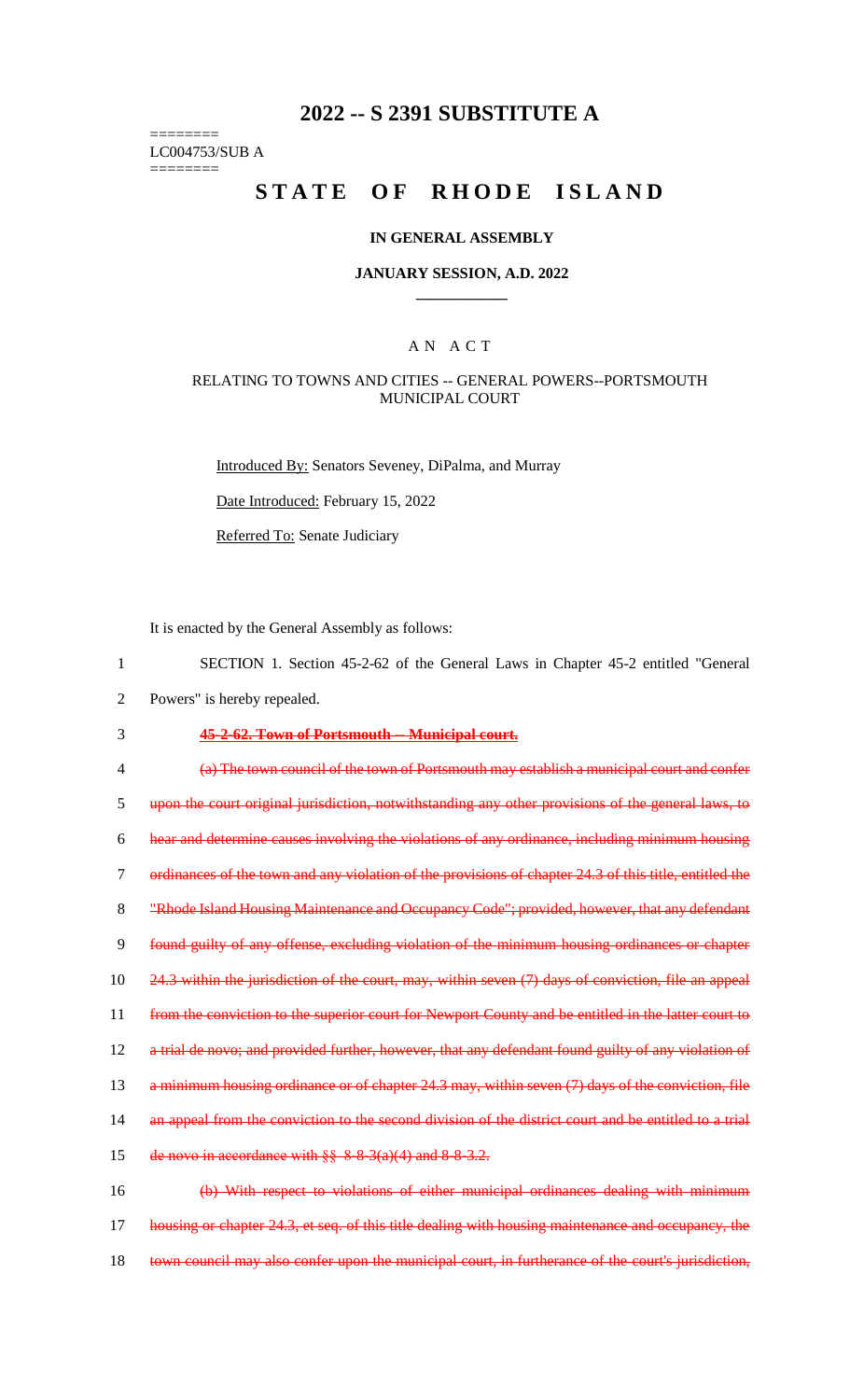1 the power to proceed according to equity:

(1) To restrain, prevent, enjoin, abate or correct a violation;

(2) To order the repair, vacation or demolition of any dwelling existing in violation;

 (3) To otherwise compel compliance with all of the provisions of the ordinances and statutes.

 (c) The municipal court shall have concurrent jurisdiction with the Rhode Island traffic tribunal to hear and adjudicate those violations conferred upon the municipal court and enumerated 8 in § 8-18-3. Adjudication of summons by the municipal court shall be in conformance with § 8-18- 4. The municipal court shall hear and decide traffic matters in a manner consistent with the procedures of the traffic tribunal, and be subject to review by the chief magistrate of the traffic 11 tribunal in accordance with § 8-18-11. Any person desiring to appeal an adverse decision of the municipal court for violations enumerated in § 8-18-3, may seek review thereof pursuant to the 13 procedures set forth in § 31-41.1-8.

 (d) The town council of the town of Portsmouth is authorized and empowered to appoint a judge and clerk of the municipal court. The town council is authorized and empowered to enact ordinances governing the personnel, operation and procedure to be followed in the court and to 17 establish a schedule of fees and costs, and to otherwise provide for the operation and management 18 of the court. The municipal court may impose a sentence not to exceed thirty (30) days in jail and 19 impose a fine not in excess of five hundred dollars (\$500), or both. The court is empowered to 20 administer oaths, compel the attendance of witnesses and punish persons for contempt and to authorize and execute search warrants to the extent the warrants could be authorized and executed 22 by a justice of the district court.

- SECTION 2. Chapter 45-2 of the General Laws entitled "General Powers" is hereby amended by adding thereto the following section:
- **45-2-62.1 Town of Portsmouth -- Municipal court -- Municipal housing court.**
- (a) The town council of the town of Portsmouth may establish a municipal court and confer upon that court original jurisdiction, notwithstanding any other provisions of the general laws, to 28 hear and determine causes involving the violation of any ordinance; provided, however, that any defendant found guilty of any offense, excluding violations outlined in subsection (b) of this section, may, within seven (7) days of conviction, file an appeal from the conviction to the superior court and be entitled in the latter court to a trial de novo. (b) The town council of the town of Portsmouth may establish a municipal housing court
- and confer upon the court original jurisdiction, notwithstanding any other provisions of the general
- laws, to hear and determine causes involving the violation of the zoning ordinances of the town and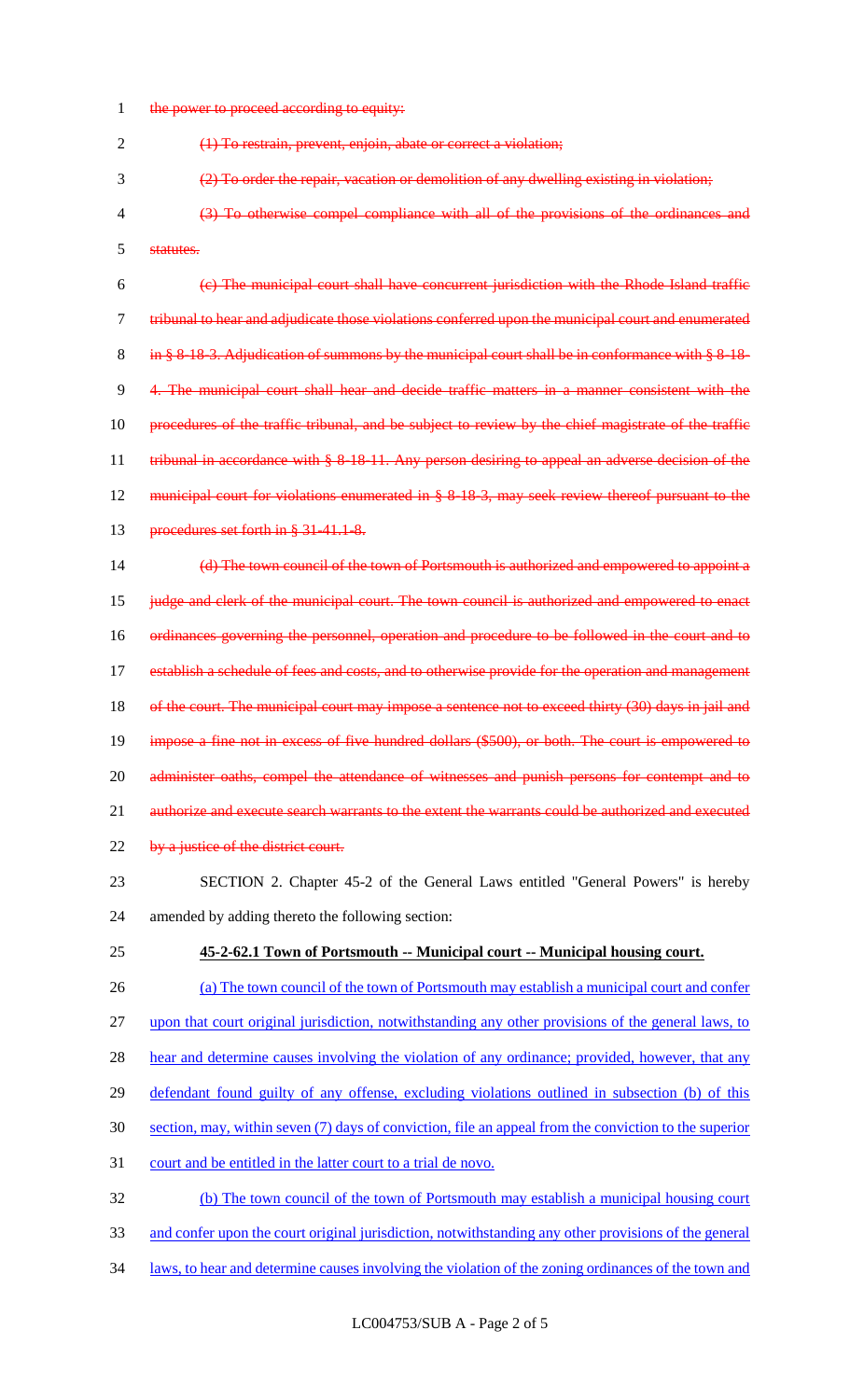| 1                    | any violation of the provisions of chapter 24 of this title (the "Rhode Island zoning enabling act of     |
|----------------------|-----------------------------------------------------------------------------------------------------------|
| $\overline{2}$       | 1991"); any violation of chapter 24.1 of this title (the "historical zoning act"); any violation of       |
| 3                    | chapter 24.2 of this title ("minimum housing standards act"); any violation of chapter 24.3 of this       |
| 4                    | title ("housing maintenance and occupancy code"); any violation of chapter 23 of this title               |
| 5                    | ("subdivision and land development act"); any violation of any local Portsmouth ordinance or              |
| 6                    | regulation enacted pursuant to these chapters; and any violation of the provisions of chapter 27.3        |
| 7                    | of title 23 (the "Rhode Island state building code"); and any violation of the provisions of those        |
| 8                    | regulations promulgated by the state building code commission entitled SBC-1 Rhode Island state           |
| 9                    | building code; SBC-2 Rhode Island state one- and two (2)-family dwelling code; SBC-3 Rhode                |
| 10                   | Island state plumbing code; SBC-4 Rhode Island state mechanical code; SBC-5 Rhode Island state            |
| 11                   | electrical code; SBC-6 state property maintenance code; SBC-8 Rhode Island state energy                   |
| 12                   | conservation code; and SBC-20 Rhode Island state fuel and gas code; and provided, further, that           |
| 13                   | any party aggrieved by a final judgment, decree, or order of the Portsmouth housing court may,            |
| 14                   | within twenty (20) days after entry of this judgment, decree, or order, file an appeal to the superior    |
| 15                   | court and be entitled in the latter court to a trial de novo.                                             |
| 16                   | (c) With respect to violations falling under the jurisdiction of the Portsmouth housing court,            |
| 17                   | as outlined in subsection (b) of this section, the town council may also confer upon the housing          |
|                      |                                                                                                           |
|                      | court, in furtherance of the court's jurisdiction, the power to proceed according to equity:              |
|                      | (1) To restrain, prevent, enjoin, abate, or correct a violation;                                          |
|                      | (2) To order the repair, vacation, or demolition of any dwelling existing in violation;                   |
| 18<br>19<br>20<br>21 | (3) To otherwise compel compliance with all of the provisions of those ordinances,                        |
| 22                   | regulations, and statutes; and                                                                            |
| 23                   | (4) To order a dwelling into receivership and to order the removal of any cloud on the title              |
| 24                   | to the building or property that shall be binding upon all those claiming by, through, under, or by       |
| 25                   | virtue of any inferior liens or encumbrances pursuant to chapter 44 of title 34.                          |
| 26                   | (d) The municipal court shall have concurrent jurisdiction with the Rhode Island traffic                  |
| 27                   | tribunal to hear and adjudicate those violations conferred upon the municipal court and enumerated        |
| 28                   | in § 8-18-3. Adjudication of summons by the municipal court shall be in conformance with § 8-18-          |
| 29                   | 4. The municipal court shall hear and decide traffic matters in a manner consistent with the              |
| 30                   | procedures of the traffic tribunal, and subject to review by the chief magistrate of the traffic tribunal |
| 31                   | in accordance with $\S$ 8-18-11. Any person desiring to appeal from an adverse decision of the            |
| 32                   | municipal court for violations enumerated in § 8-18-3, may seek review thereof pursuant to the            |
| 33                   | procedures set forth in § 31-41.1-8.                                                                      |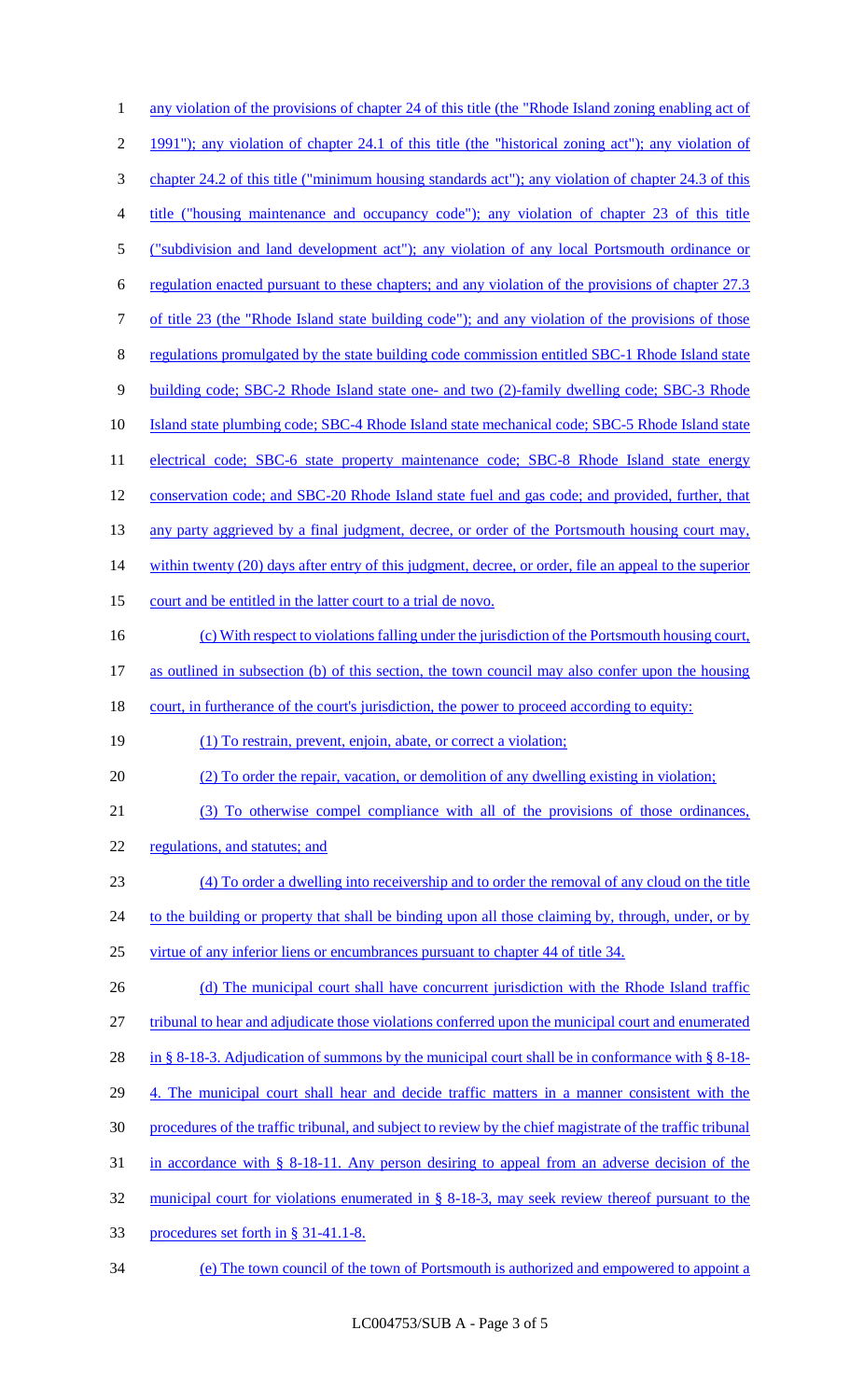- 1 judge and clerk of the municipal court. The town council of the town of Portsmouth is also
- 2 authorized to appoint a judge and clerk of the housing court, who may be, but is not required to be,
- 3 the same person(s) holding the judgeship over the municipal court. The town council is authorized
- 4 and empowered to enact ordinances governing the personnel, operation, and procedure to be
- 5 followed in the court and to establish a schedule of fees and costs and to otherwise provide for the
- 6 operation and management of the court. The municipal court may impose fines not in excess of
- 7 five hundred dollars (\$500) and is empowered to administer oaths; compel the attendance of
- 8 witnesses; and punish persons for contempt.
- 9 SECTION 3. This act shall take effect upon passage.

LC004753/SUB A ========

========